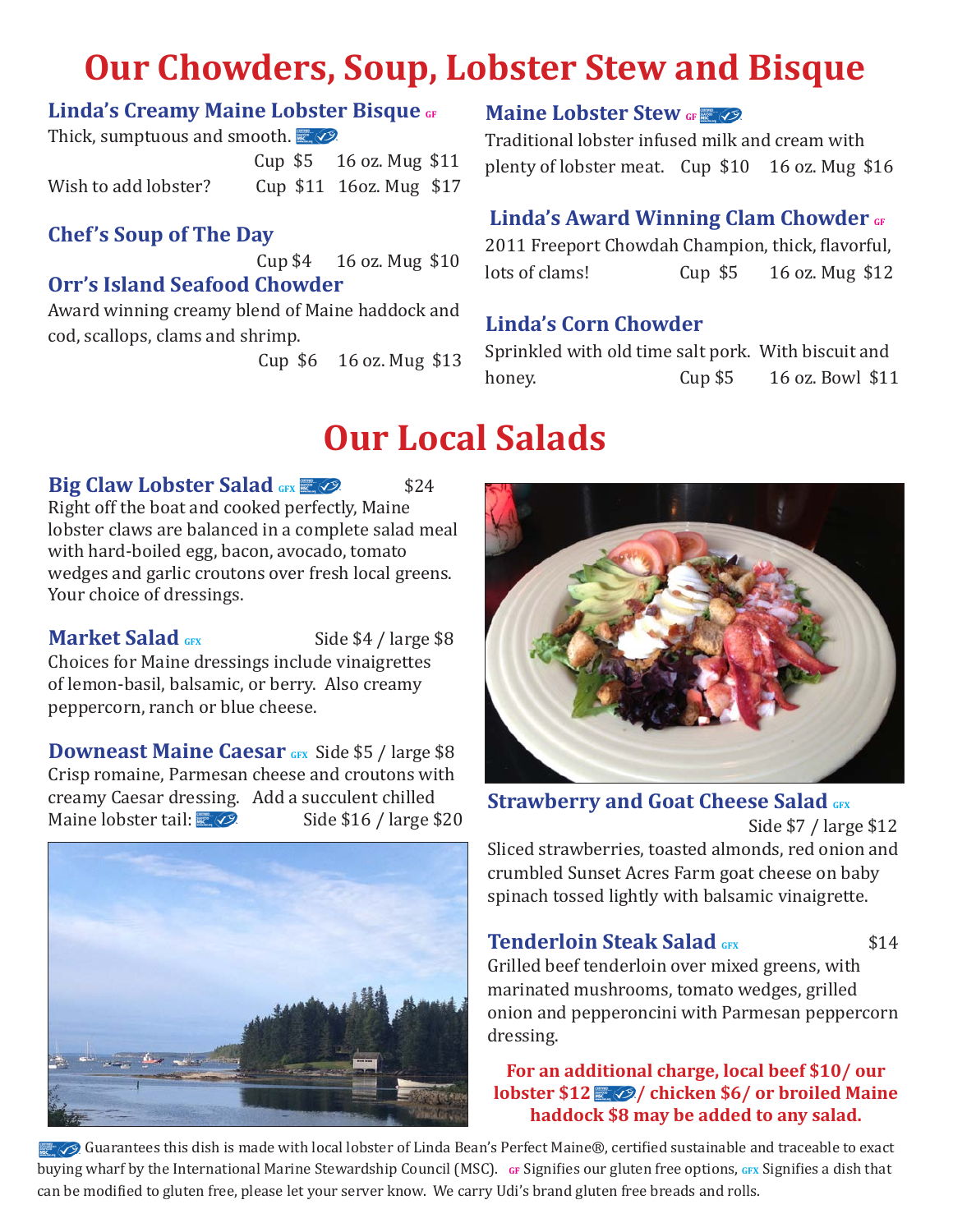# **Our Local Starters**

#### **Woo-Woo Lobster Legs GF**  $\otimes$  \$9

The perfect Maine romance with lobster legs entwining and enfolding whipped Maine potato, laced with warm melted butter. Topped with a suggestive wink of bacon and dollop of sour cream.

# **Lobster Pockets <b>Fig.** 69

Another introduction: deep fried thin wraps of succulent lobster in cream cheese and cilantro stuffing. Chef Andrew recommends his clear sweet pepper dip.

**Lobstickles® GF Z** 2/\$13 3/\$19 4/\$24 Grilled split lobster tails on a stick, brushed with Chef Andrew's tarragon sauce. Nutritious and delicious, this idea came to us to increase markets for easy eating lobster.

# **Maine Lobster Tails of Joy®** GF **E**

| $/$ \$13 | $/$ \$2. |
|----------|----------|

 1/\$13 2/\$24 Easy to eat but still connected to the shell is what we mean by our Lobster for the 21st Century.™ Butterflied and broiled to a perfect succulence. Served with our own Kelpislaw.®

# **Corn Fritters**  $$7$

Signature deep-fried dough balls with whole niblets and Linda's Own Over the Moon Maine maple syrup.

# **Blueberry BBQ Chicken Wings** \$10

Crispy jumbo wings and drumsticks glazed with our signature Maine Blueberry Barbecue Sauce. Very popular! Also available Maple Barbecue or Buffalo style.

Love the sauces? Ask your server about taking some home with you.

# **Arugula and White Bean Crostini** \$7

Grilled thick sliced French bread with white bean spread, radish and arugula, drizzled with olive oil.

# **L.L.'s Venison Sausage** GFX \$11

A savory Maine forest chutney lifts this mild deer meat sausage treat to perfection. All house made, on toast points.

#### **Kelpiwraps**<sup>®</sup> \$11

Our proud introduction of tender Maine sugar kelp blanched to perfection, enfolding Maine smokehouse salmon, soft cheese and sprigs of fresh dill.

# **Maine Oysters on the Half Shell GF**

 \$2.75 each, or 6/\$15 Fresh and famous from cold Maine waters. Served on shaved ice with lemon wedge.

# **Steamed Maine Clams GF**  $\frac{1}{2}$  \$16

1 ½ pounds of Freeport dug soft shell clams served shore style with broth and melted butter.

# **Steamed Maine Mussels GFX** \$13

Wild harvested delicacy in aromatic buttery wine broth, garlic and thyme, served with toasted flat bread for sopping.

# **Fried Calamari GF**  $\sim$  \$9

Sweet pepper dip.

Thin sliced squid, pepperoncini and lemon, coated with gingered rice flour and deliciously fried.

# **Crab Cakes** \$12

Pan seared fresh picked local crab meat with creamy sweet pepper sauce and lemon-lime zest.

#### **Summer Flat Bread** \$9

Sunset acres farms goat cheese spread, arugula, blueberries and blueberry balsamic vinaigrette.

# **Fried Whole Belly Clams** GFX \$12

Locally dug superior clams, lightly breaded and golden fried have made these a Maine tradition.

# **Crispy Chicken Strips GFX** \$9

Tender chicken breast strips coated lightly, golden fried, with Raye's Maine maple mustard sauce and Linda Bean's Blueberry Barbecue Sauce.

# **Red Pepper Hummus** \$9

Toasted flat bread points with lemony roasted pepper and garlic bean dip served with raw dipping vegetables.

*Consuming raw or under cooked meats, fish, shellfish, poultry or eggs can increase your chances of food borne illness. This facility may use wheat, egg, milk, soy, peanuts, tree nuts, fish and shellfish.*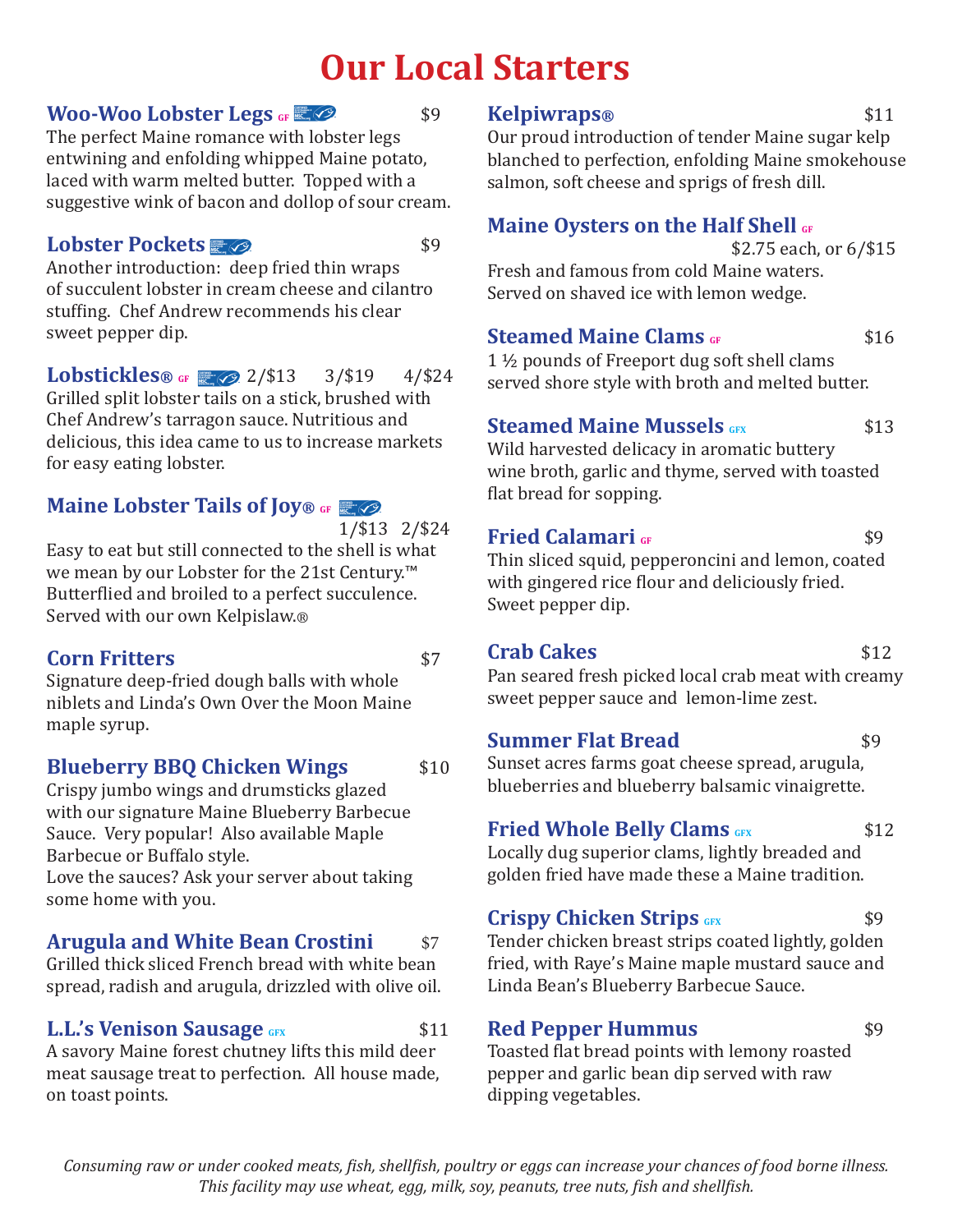# **Sandwich Heaven**

#### **"Over two million sold" Linda Bean's Perfect Maine® Lobster Roll**



Lobster meat with Linda's secret herb dressing on a butter-toasted roll, salt & vinegar kettle chips, pickle chips, and Kelpislaw®.

| © Original Quarter-Pound Size GFX | \$17 |
|-----------------------------------|------|
| <b>E O</b> The Colossal           | \$23 |

#### **Maine Crab meat Roll** GFX 816

Sweet delicate flavor with Maine Mos-Ness dressing on butter-toasted roll with kettle chips, bread & butter pickles, and Kelpislaw®.

#### **Maine Haddock Melt GFX** \$13

Fried or broiled with your cheese choice: American, cheddar, Swiss, blue or pepper jack. Served with Kelpislaw® and tartar sauce.

#### **Salmon Cakes in Flat Bread 512**

Pan seared in olive oil served in a warmed flat bread with lettuce, onion and cucumber yogurt sauce.

# **Double Dog Basket GFX** \$10

A couple red Maine hot dogs with hot butter toasted rolls. With Aroostook potatoes providing an authentic "French" fry from northern Maine.

# **Grilled Cheesen® Lobster**  $\blacksquare$  62 \$14

Linda's specialty lobster combination with all American grilled cheese sandwich. Made with Maine cheddar, she adds tender lobster, fresh sliced tomato and her secret herb dressing.

**Classic "Simpson's" Burger** GFX \$7 2/\$11 Thin beef patty with slowly grilled onions, mayo and piccalilli on a soft burger roll as prepared in 1950s at Simpson's on the back road to Portland. They only cost a quarter back then (so you could order four, and would always want to)!

#### **Pineland Farms 8 oz. Cheeseburger** GFX \$11

Very popular with Maine raised beef, grass–fed with grain-fed finish for tenderness. Lettuce, tomato and your choice of cheese: cheddar pepper jack, Swiss, American or blue. Each extra is only a buck (\$1, not "deer.") Choose: bacon, mushrooms and/or onions.

#### **Vegetable Flat Bread** \$10

Fresh Maine tomato, baby spinach, basil pesto and mozzarella cheese, grilled in soft flat bread.

# **Grilled Chicken BLT GFX** \$11

Grilled breast of chicken with bacon, lettuce, and Maine tomato on mayo'd roll. Add avocado +\$3

# **Hummus and Avocado Sandwich** \$9

Red pepper hummus spread on toasted bread with rich avocado, tomato, onion, and leaf lettuce.

# **Grilled Cheesen® Crab** \$16

Maine crab meat, fresh sliced tomato, avocado and bacon with melted cheddar cheese, panini grilled and perfectly delicious.

Maine lobster day boats are state licensed and individually owned by their captains, most working with a "sternman" to assist in managing up to 800 traps. Our Port Clyde wharf has a 5-acre salt water cove adjacent to keep fresh lobsters available all winter.

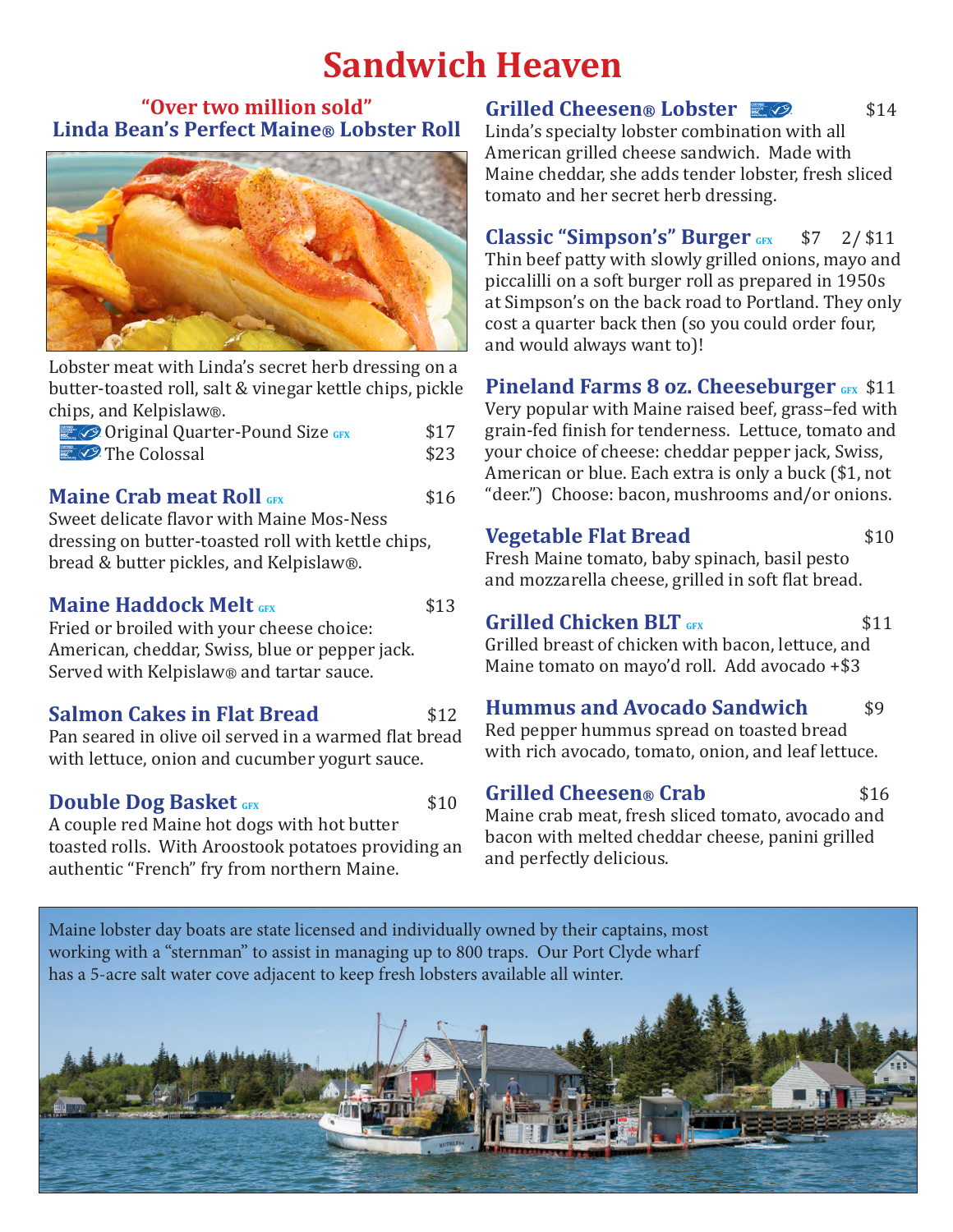# **Maine (of course)Course**

# **Lobster Stuffed Beef Tenderloin 34**

Seared tenderloin of beef with Maine lobster meat, tarragon whisked yolk butter sauce, roasted potatoes and seasonal vegetables.

# **Lazy Lobster Bake** *&*

Succulent chunks of Maine lobster in a sherry butter sauce, baked with onions, sweet corn and a cracker crumb topping. Served with roasted potatoes.

# **Old Time Maine Corned Hake GFX** \$15

We were the first to reintroduce this 19th century Maine favorite! The "corning" was a salting procedure to preserve fish for winter meals. Served with a flaky biscuit, you will discover the special savor of this newly appreciated ocean white fish on mashed potatoes and topped with pickled onions and salt pork bits.

# **Maple Mustard Glazed Salmon** \$19

Maine salmon glazed with Linda Bean's Over the Moon maple syrup and Raye's whole grain Maine mustard. Served with seasonal vegetable and roasted potatoes.

# **Kelp Wrapped Atlantic Salmon GF** \$19

Maine harvested salmon, lemon wheels, dill, and finely slivered carrots and leeks wrapped in blanched sugar kelp grown by Maine lobstermen for the innovative Portland-based aquaculture company "Ocean Approved" With roasted potatoes.

# **Fin n' Haddie** \$18

By popular demand, we bring back this delicious smoked haddock in white gravy over a flaky home made hot biscuit. Great with green peas!

# **Frank's Franks & Beans GFX** \$12

Featuring the famed red hot dog (two), baked pea beans, Kelpislaw® and brown bread. A Freeport memory from Frank's Restaurant located on this site, served then by Kay McIntee.

# **Fresh Pasta Bowl** GFX **\$11**

All Maine product from Blue Ribbon Farms tossed with Alfredo, marinara or just butter. Add Maine lobster  $12 \times 2$  / chicken \$6/ beef \$10 Maine crab meat \$9/ vegetables \$3

# **Lobster Mac & Cheese**  $\mathbb{Z}$   $\oslash$  \$22

Blue Ribbon Farms pasta and large chunks of succulent Maine lobster meat tossed with a creamy three-cheese sauce and crisp crumb topping.

# **Linda Bean's Maine Lobster Traps®** \$16

Four rectangular hand pressed ravioli pockets  $\Box$ filled with lobster chunks, and marscarpone cheese. Served in a fennel and tomato infused broth.

# **Roasted Lobster Tail <b>E**

Split lobster tail brushed with butter and oven roasted with new potatoes and mushrooms. Finished with a sweet pea puree.



**Char-Broiled Boston Strip Steak GF 817** Tender and flavorful Boston cut steak served with house made steak sauce, roasted potatoes and seasonal vegetables.

# **Haddock Baked the L.L. Bean Way GF** \$17

Linda shares her grandfather's recipe. Baked quickly and simply over a moist onion bed. With L.L.'s camp potatoes and Maine vegetables.

# **Home-Style Meatloaf Plate** \$15

Spiced with sweet tomato glaze, this local Pineland Farms ground beef loaf with onion and green pepper is a favorite served with roasted potatoes and vegetables.

# **Belfast Fried Chicken Strip for Dinnah** \$14

Remember when Maine's #1 food industry was broiler chicken? And the summer Belfast Broiler Festival? Our tender breast strips are golden fried and served with Maine maple dipping mustard.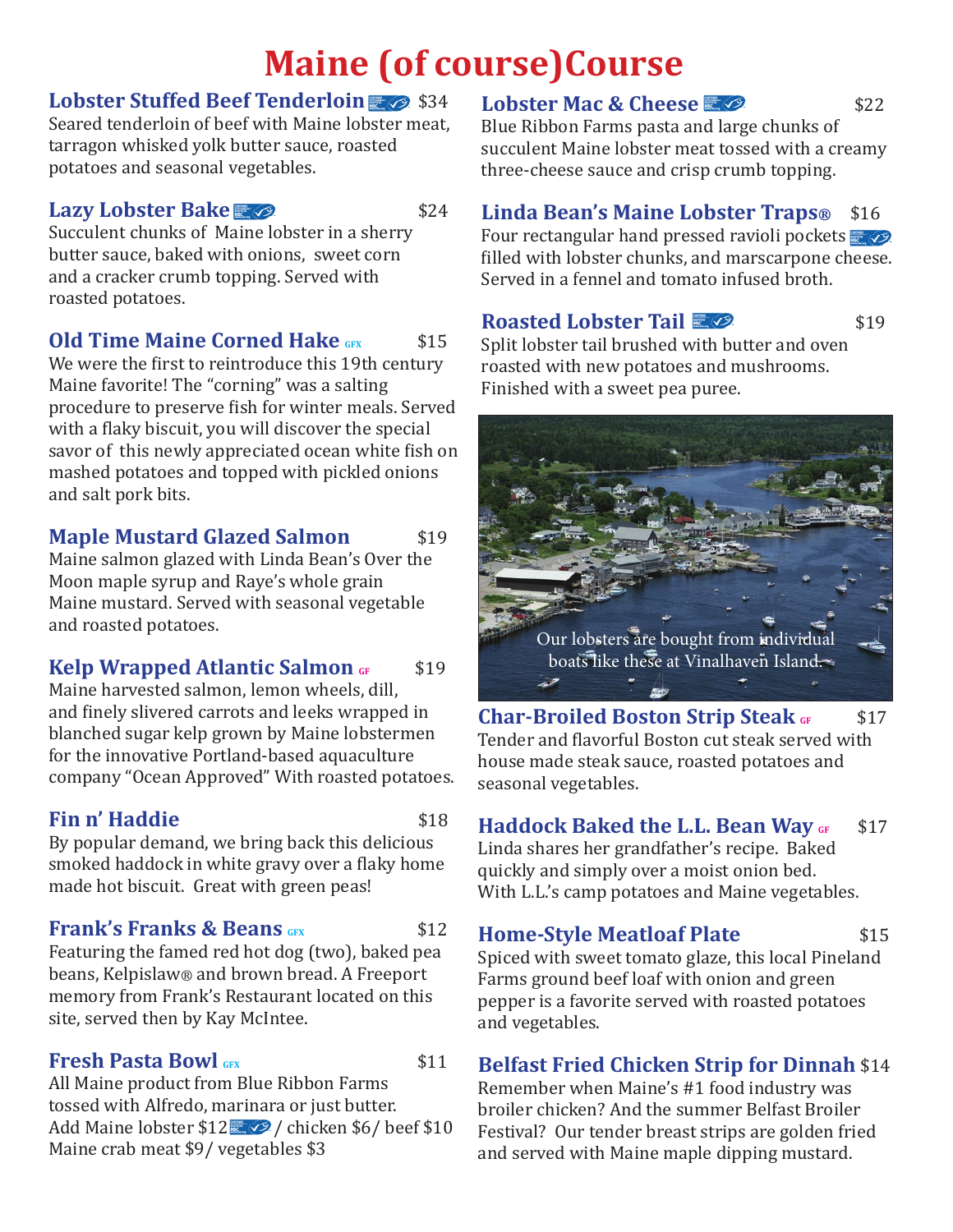



#### **Maine Lobster Complete Shore Dinner GF**

It stirs your primal senses! A whole 1 ¼ pound lobster in its shell, with a pound of steamed clams, melted butter, corn bread, a cup of Linda's award winning clam chowder, our signature Kelpislaw® and a slice of pie with ice cream! \$39

**JUST LOBSTER... more and more...** GF

Sweetest 1 ¼ pounders cooked to perfection. With house made corn bread and our own Kelpislaw® One Lobster \$24 Two Lobsters \$36 Three Lobsters \$48

# **Fried Seafood Platters – A Maine Tradition**

All fried items are served with Aroostook (Maine) "French" fries, tartar sauce or cocktail sauce, and our own Maine farm and shore Kelpislaw®

**Calamari GFX** \$15 **Vinalhaven Scallops** GFX \$19 **Haddock** GFX \$18 **Whole Belly Clams** GFX \$19 **Combination Platter: Golden Fried Clams, Vinalhaven Scallops & Haddock GFX** \$24

# **Available on the Side**

| <b>Aroostook Potato Fries GF</b>               | \$4 |
|------------------------------------------------|-----|
| L.L. Bean's Camp Potatoes with Salt Pork GF\$5 |     |
| Whipped Potatoes GF                            | \$3 |
| Maine Lobster Whipped Potatoes GF              | \$6 |
| <b>Freshly made Ruffle Chips GF</b>            | \$3 |
| <b>Sweet Potato Fries GF</b>                   | \$6 |
| <b>Onion Rings</b>                             | \$6 |
| Chef's Local Vegetable of the Day GF           | \$3 |
| Kelpislaw® GF                                  | \$2 |
| Maine Buttermilk Biscuits and Honey            | \$4 |
| Audrey's Maine Cornbread                       | \$3 |
| Chef Andrew's Maine Brown Bread                | \$3 |
| <b>Traditional Baked Beans</b> GF              | \$3 |
|                                                |     |



L.L. Bean (left) testing his new hunting boot in 1911. In 1912 he incorporated his business in Freeport. Our tavern belonged to the father of his hunting buddy Levi Patterson (third from the left).

Guarantees this dish is made with local lobster of Linda Bean's Perfect Maine®, certified sustainable and traceable to exact buying wharf by the International Marine Stewardship Council (MSC). GF Gluten free options, GFX Can be modified to gluten free.